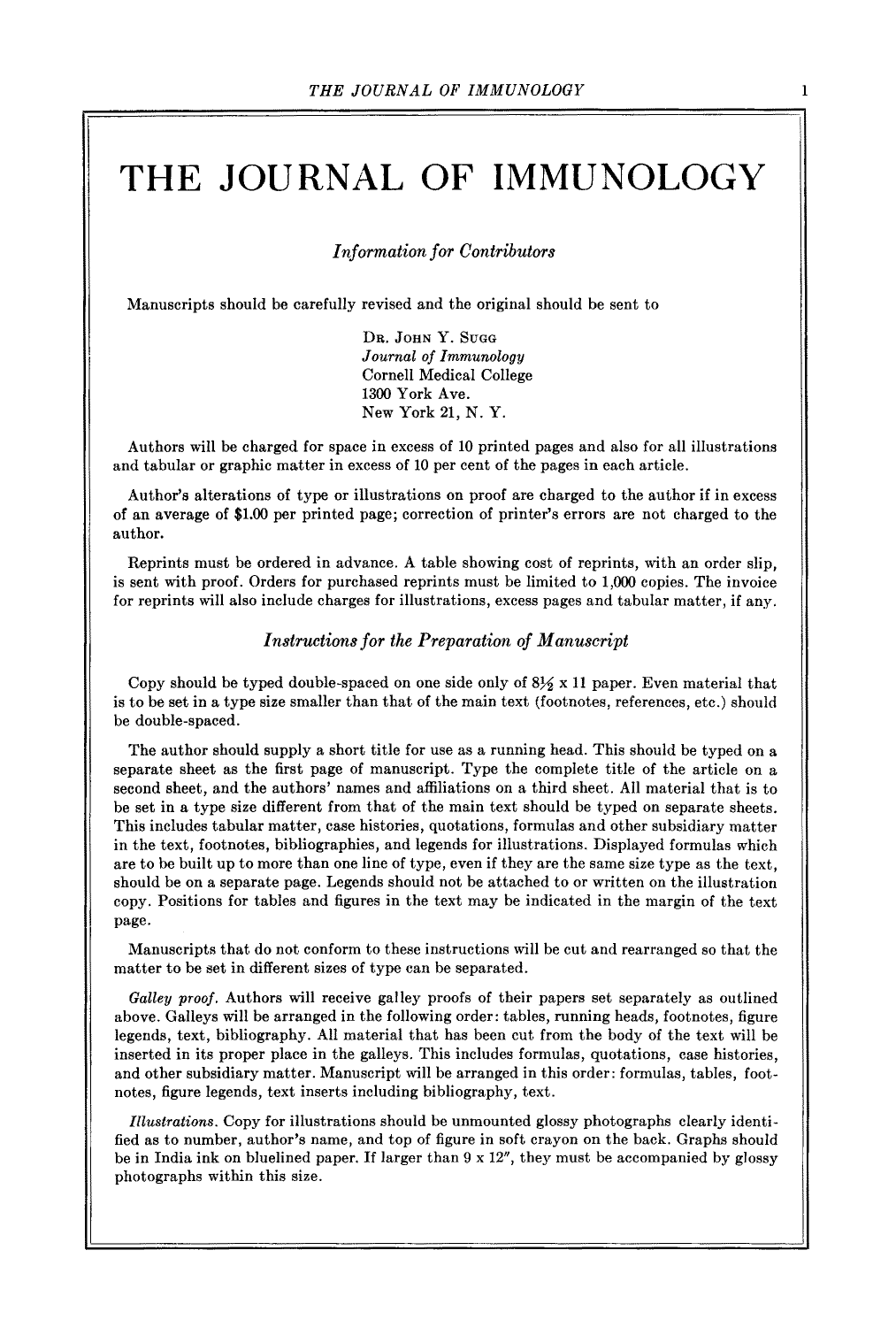*The Integrity of the Body* 

## **A DISCUSSION OF MODERN IMMUNOLOGICAL IDEAS**

### *By F. M. Burnet*

This book, says the author, "was written primarily to provide the information about immunology that I should like to have if I were a botanist or a geneticist or a physician with the same avid curiosity about things as they were that I have as a microbiologist." Immunity is based on the demand for chemical and cellular consistency within the body, and thus has aspects that are deeper and more interesting than mere defense against infectious disease.

Geneticists and biochemists, particularly, have realized the special potentialities of antibodies as biologically labeled proteins that help to throw light on the process whereby genetic information carried in the chromosomes is eventually manifested in the synthesis of the proteins needed for the functioning of the organism. There are in addition many specialized applications of immunology in the other biological sciences.

The author describes with characteristic vividness the kinds of problems with which immunology is concerned today and the methods by which it seeks answers to them. Although he gives particular emphasis to the clonal-setection theory of immunity, of which he is the originator, he frankly says that "because it is so inherently simple, it is probably wrong." He explains other theories of immunity as well. He discusses both non-medical and medical applications of immunology and devotes several chapters to allergic disease and autoimmune disease. He coneludes with some personal speculations into the deeper problems of biology--for instance, a somatic-mutation theory of aging, in which imnnmology may be expected eventually to be of service.

Sir MacFarlane Burnet is a recipient of the 1960 Nobel Prize in Physiology and Medicine "for the discovery of acquired immunological tolerance," and author of *Virus as Organism* (Harvard University Press, 1945). \$4.75

#### **ARVARD UNIVERSITY PRESS**